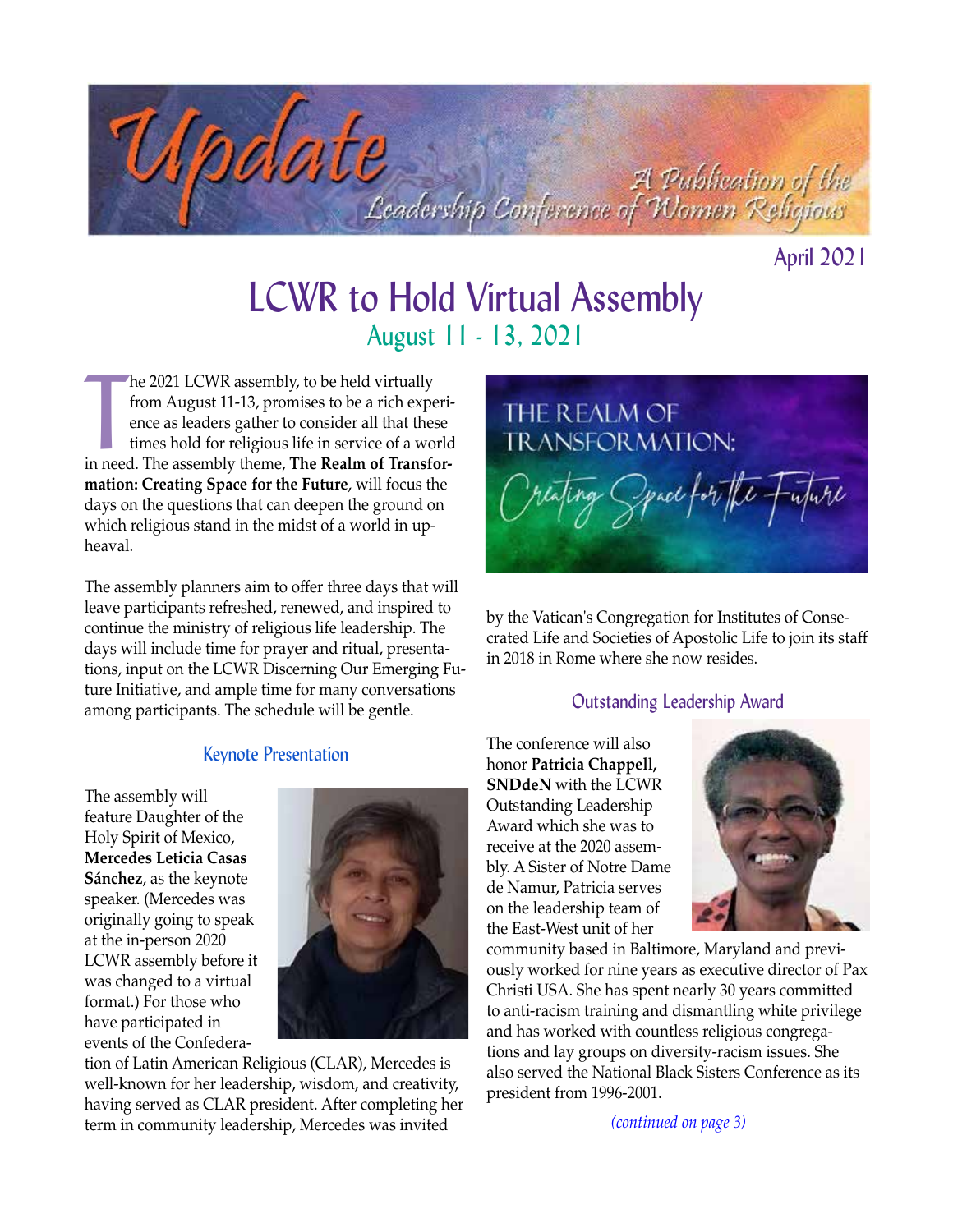# *From the LCWR Presidency*

# Walking Through the Portal: A *Kairos* Moment

s I sit down to write this reflection, it is almost one year ago<br>that the COVID pandemic was<br>upon us and we were staying<br>safe at home. And then, in May, the murs I sit down to write this reflection, it is almost one year ago that the COVID pandemic was upon us and we were staying der of George Floyd brought us face-to-

Recently, during an evening of reflection in my local community, the leader referenced a quote of Barbara Holmes, the author of *Race and the Cosmos*: "As I considered it, I knew that the truth of the matter was that we were living within an old story, and a new story needed to

face with the pandemic of racism.

be told, but we didn't have the language for it." In her book, Holmes explores the way we re-imagine how we find meaning and dream of a community-calledbeloved. Now, LCWR's commitment to "A Spirit Call within a Call" to address systemic racism is leading us to the truth of an old story as we are seeking a new story of reparation and inclusiveness.

As I continued to ponder these words, I realized that they also spoke to me about another LCWR journey - that of discerning our evolving future. In recent years, we have been invited to look at data from our own congregations to determine whether we have enough



### Jane Herb, IHM — LCWR President-Elect

a retreat day with the Scranton IHMs and the Nuns & Nones. The retreat was entitled, "Through the Portal Together: Repair and Radical Imagination." In preparing for our time together, I had reflected on the portal of the COVID pandemic. I had asked myself how many times we had heard that we would be happy when we finally went back to normal. But isn't the call of the Spirit to not return to normal considering either pandemic -- that of COVID or racism? I am challenged to look at the future of religious life in a similar manner as I come to realize that the structures that

once held us will sustain us no longer.

Over the course of that retreat day, Nuns & Nones leaders Katie Gordon, Adam Horowitz, and Brittney Koteles used the image of our stories as the wind at our backs as we face our future. We are at a *kairos* moment, a new moment in shaping the future of religious life. The Discerning Our Emerging Future Planning Group has worked tirelessly and shared with us various emerging themes and focus areas. As I ponder these areas, I see them as roads leading us to our emerging future. And, I find the words of Walter Brueggemann to be an invitation and a challenge: "The prophet engages in

members for a chapter and what the potential for leadership within our congregation is. Data gives us a snapshot of our reality, but we are invited to move beyond the data to possibilities.

In February, I had the opportunity to attend



I am challenged to look at the future of religious life in a similar manner as I come to realize that the structures that once held us will sustain us no longer.

futuring fantasy. The prophet does not ask if the vision can be implemented, for questions of implementation are of no consequence until the vision can be imagined." What is that new story that needs to be told?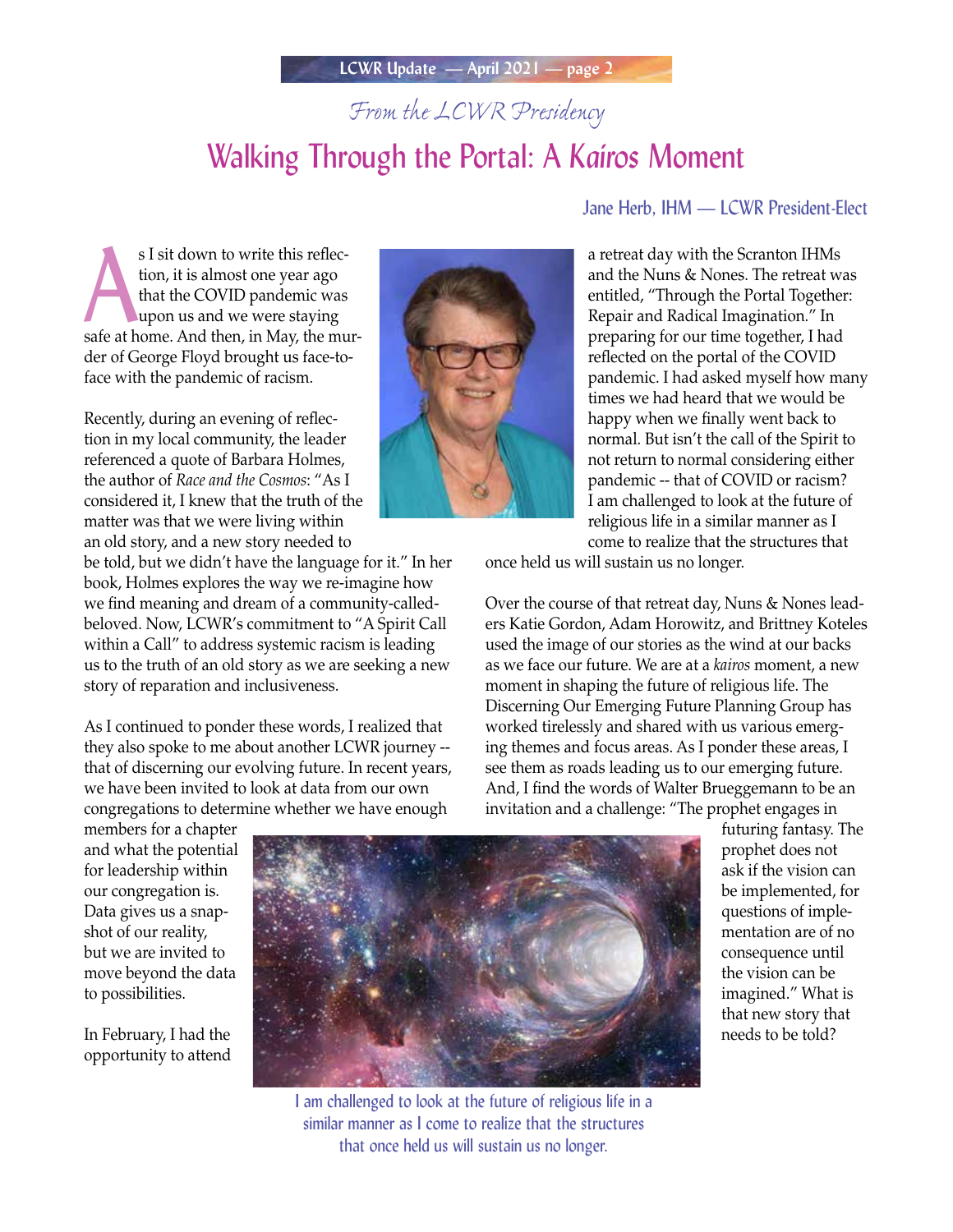### Reflections on Accepting and Embracing Sexual Diversity Webinar

The February 18, LCWR offered the webinar,<br>
"Accepting and Embracing Sexual Diversit"<br>
Presenter Lynn M. Levo, CSJ, led the more "Accepting and Embracing Sexual Diversity." Presenter Lynn M. Levo, CSJ, led the more than 250 leaders who participated through an experience of working in groups on scenarios that mirror the types of situations religious life leaders face today regarding sexual diversity. Two of the webinar participants offer their reflections below on the experience.

### Betsy Conway, CSJ -- *Brighton, Massachusetts*

This webinar offered me a chance to talk out loud with others on a similar quest of living God's love about a subject that is not often discussed in church circles. As one who has lived a fairly mainstream life -- white, privileged, straight, Christian -- I have not experienced what it is like to have to wonder where I fit in the scheme of things. However, as I have listened to the sacred, painful stories of others, it has become clear that it is my responsibility to enlarge my circle of understanding and loving if I am to be truly faithful to the God who created all that is. Having this time together on zoom enabled me to listen to others who are also seeking to learn and to grow ever more open to each person before us, and to be a voice that echoes the inclusive love of our one God. As we walk together these paths toward deeper appreciation of the riches God has bestowed on us in our diversity, I am grateful to those willing to teach us that we may all flourish.

### Anne Marie Miller, RSM -- *Silver Spring, Maryland*

What I noticed stirring within me throughout this webinar was the question "why are we having this conversation now, at this time, with members of LCWR, the leaders of our congregations?" The only answer that came to me was "Listen, learn, dialogue, and discern." What if I never again have to read about the suicide or murder of a young person who identifies as transgender? What if I never have to hear from a women in my community that she is leaving religious life because I, or members of my community, have made her invisible because of her sexual identity?

What if, as leaders of sponsored ministries, we are so grounded in the values of the Gospel and charism of our communities that we will always stand in solidarity with persons who face discrimination, oppression, and unjust decisions?

The focus of our gathering was accepting and embracing the reality of sexual diversity. May it be so! May we choose to be radically inclusive, welcoming, and compassionate to every person we encounter and not be fearful of the differences and diversity we experience in people. This does not mean that others who are different than I are somehow deficient in their being but rather are gifted, wonderfully-made persons reflecting the image of God.

# LCWR to Hold Virtual Assembly

*(continued from page 1)*

The assembly will be enhanced by the gifts of facilitator Debbie Asberry and liturgist Kathy Wray.



*Debbie Asberry Kathy Wray*



Although the decision to not have an in-person assembly is disappointing, LCWR will take advantage of the virtual platform to create the best experience possible for its members. Leaders are also encouraged to give themselves the gift of these three days. The conference leadership suggests that every leader try to set aside August 11-13 just for the assembly. Last year some leaders left their workplaces and went together to another location (some to their institute's retreat or vacation house) so that they could focus solely on the assembly and reported that it made a great difference. During these very challenging times, all LCWR leaders are urged to attend to their own leadership development and well-being for these three days.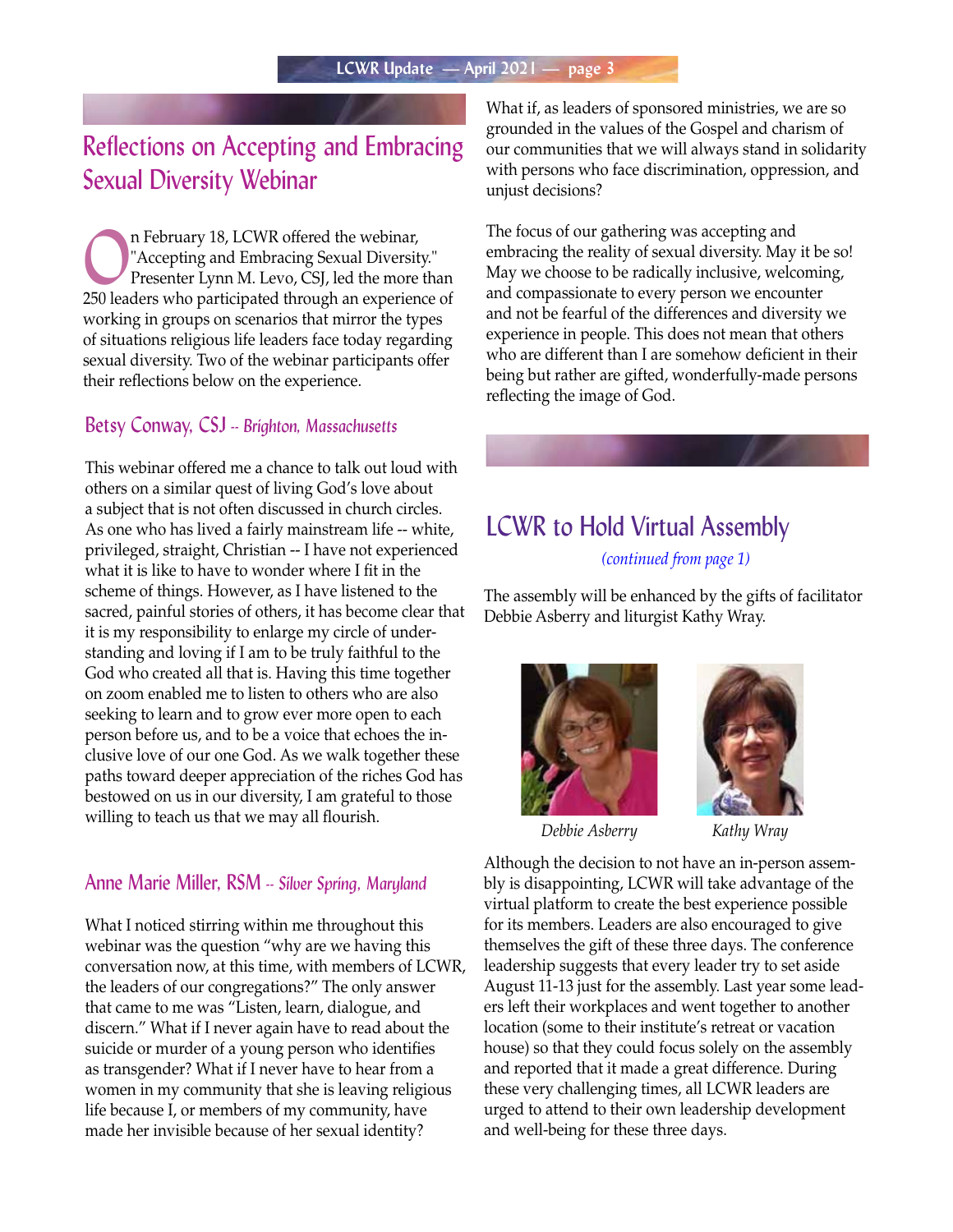

#### by Mary Hughes, OP

The Discerning Our Emerging Future working<br>group continues to meet weekly to incorporate<br>the wisdom and perspectives of organizations<br>working in collaboration with LCWR and its members. he Discerning Our Emerging Future working group continues to meet weekly to incorporate the wisdom and perspectives of organizations The Resource Center for Religious Institutes (RCRI), the National Religious Retirement Office (NRRO), the Association of Latin American Missionary Sisters (AHLMA), the Religious Formation Conference (RFC), and the National Black Sisters Conference (NBSC) are among those who have been invited to participate. Possible ways to cross-reference information from their websites is being explored for easy access to share valuable information.

Conversation partners have begun connecting with one another. Every effort has been made to match the gifts and experiences of a former religious leader with the needs of a leadership team requesting accompaniment. Partners have expressed, "This is what we do for one another." On the part of a team, delight is expressed to dialogue with an experienced leader about their institute's needs and to explore future possibilities. [Applications](https://lcwr.org/members/discernment-future-religious-life) continue to be accepted in the members' login section.

### Global Sisters Report Covers Impact of Pandemic on Religious Life

G*lobal Sisters Report* invited LCWR to contribute to a series on how COVID-19 has impacted religious life throughout the world. Organizations serving religious life globally contributed overviews and stories of the pandemic's reach into their lives and ministries.

Three members of LCWR's national board -- Eileen Haynes, SCL; Theresa Sandok, OSM; and Michelle Marie Stachowiak, CSSF -- authored [reflections](https://www.globalsistersreport.org/news/coronavirus/column/during-past-year-covid-19-disruption-us-sisters-connected-online-continued) for the series.

## Extra Copies of Two Recent LCWR Publications Available

2021 Reflection Book

**The 2021 LCWR**<br> **Waters** is in the mail. he 2021 LCWR reflection book, **Navigating Uncharted**  Some extra copies are still available at the cost of \$6.00 each. Discounted prices are available for orders larger than 10 copies. Revenue from this LCWR project helps defray the costs of the resources and programs the conference provides its members. [Orders may be](https://lcwr.org/item/reflection-books/2021)  [placed here.](https://lcwr.org/item/reflection-books/2021)



### Winter 2021 *Occasional Papers*

Some extra copies of the Winter 2021 issue of LCWR's journal, *Occasional Papers*, entitled, *God's Infinite Vision,* are available [for purchase](https://www.lcwr.org/item/occasional-papers-occasional-papers-occasional-papers/winter-2021)  [online](https://www.lcwr.org/item/occasional-papers-occasional-papers-occasional-papers/winter-2021). Cost is \$5.00 per copy.



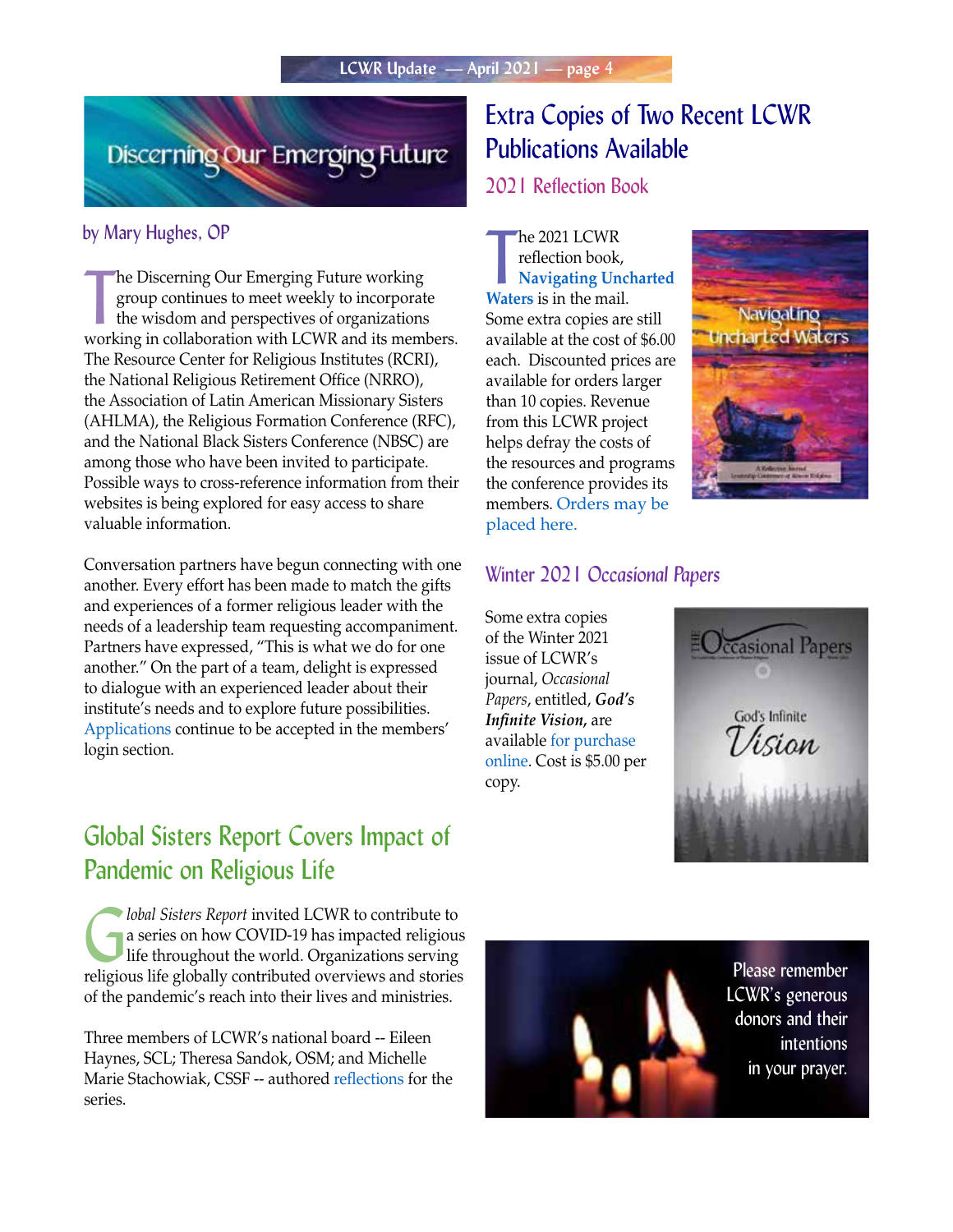

Mystical Hope: Trusting in the Mercy of God by Cynthia Bourgeault

Recommended by Jane Hotstream, RSM

I n search for hope, I read *Mystical Hope* and now I recommend it to you as a book not only to be read but to be experienced.

Cynthia Bourgeault invites us on a journey into the heart of God and, if the reader surrenders to the journey, she deepens her desire and ability to see as God sees, to be as God is.

Bourgeault offers insights that reposition our understanding of grace, mercy, hope, the body of Christ, meditation, contemplation and action, and ourselves. In entering these "repositionings," we come to know what we already know and yet, not know: that the source of hope is not external, not connected to an outcome, not an attitude one possesses. We come to know that we do not have hope, but hope has us, holds us, and through us assists us and all of creation to relax into God, into the creation God sees and loves.

The journey through *Mystical Hope* offers us this: Touching the heart of God, seeing and feeling the everpresent God, is the source of all hope, strength and joy flowing through our bodies and out to the world. This gives us the energy to face each day, knowing better what Julian of Norwich said so long ago, "all shall be well … there is a force of love moving through the universe that holds us fast and never lets us go."

As leaders with this knowledge, we walk in hope, held in hope.

The dates below are tentative due to the COVID-19 pandemic. Members will be kept up to date on plans as they progress.

All LCWR activities remain virtual due to the priority of health and safety concerns

# Upcoming LCWR Dates

**LCWR Assembly** *Virtual* August 11 - 13, 2021

**Leading from Within Retreat** *Redemptorist Renewal Center |Tucson, Arizona*  January 16 - 21, 2022

> **LCWR New Leaders Workshop** *Sheraton Westport Lakeside Chalet St. Louis, Missouri* March 31 - April 3, 2022

> > **LCWR Assembly** *St. Louis, Missouri* August 9 - 12, 2022



*Update* is an official publication of the Leadership Conference of Women Religious published monthly and distributed to members nationally. All rights reserved © 2021 LCWR

Editor: Annmarie Sanders, IHM 8737 Colesville Road, Suite 610 Silver Spring, MD 20910 Phone: 301-588-4955 Fax: 301-587-4575 E-mail: asanders@lcwr.org Website: lcwr.org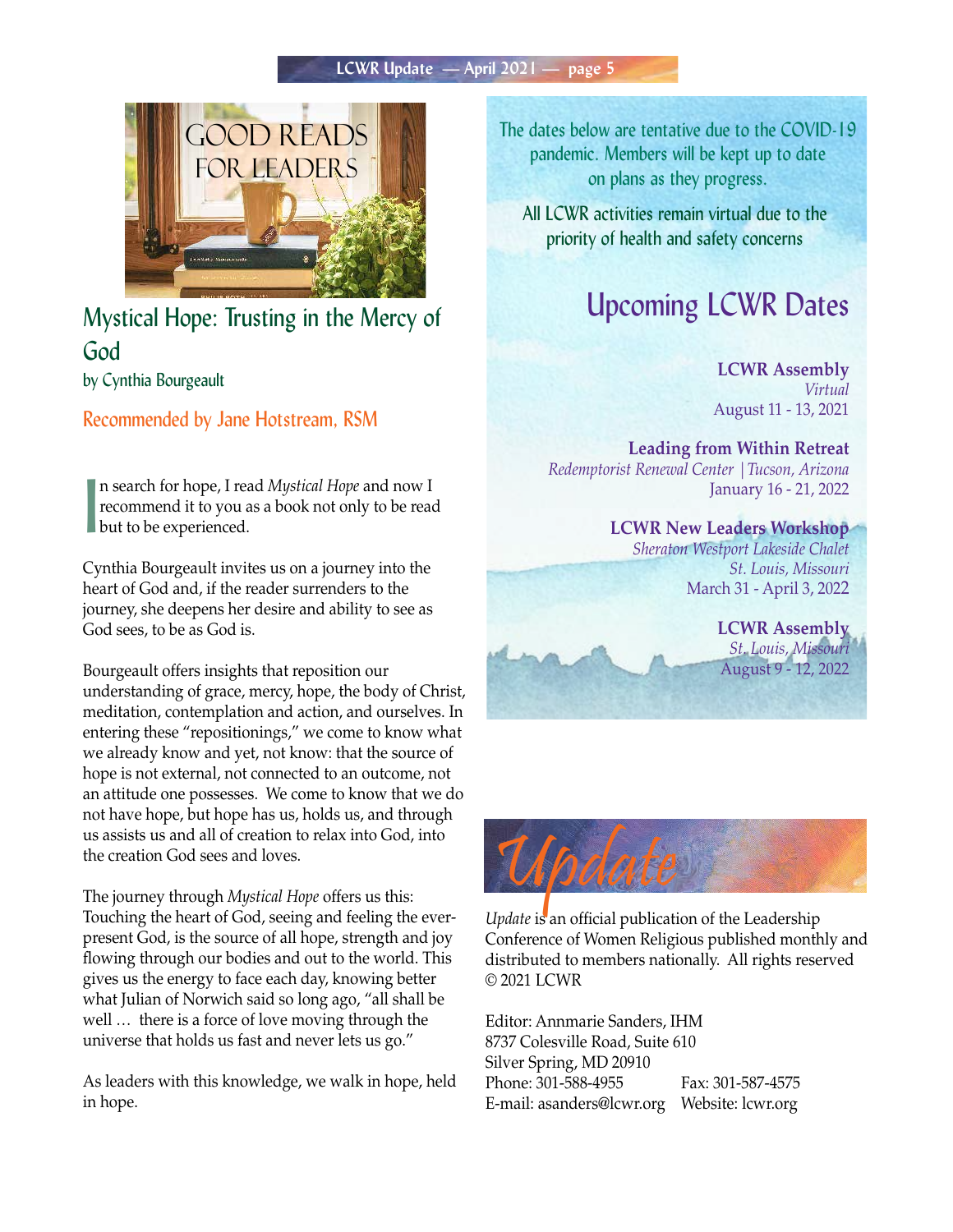# Conversations on Religious Life for the Future

Over the course of the last course of the last 10 months, two representatives from three organizations serving religious have been in conversations about religious



life leadership, sustainability, and what seems to be emerging in religious life. The organizations -- **Giving Voice** (represented by Adriana Calzada Vázquez, CCVI and Sarah Kohles, OSF), **Leadership Collaborative** (Annmarie Sanders, IHM and Vicki Wuolle, CSA) and **LCWR** (Jayne Helmlinger, CSJ and Carol Zinn, SSJ) met virtually several times with facilitator Debbie Asberry. Their conversations convinced them that much was to be learned by listening to the diverse perspectives of each group and that the circle of conversation should be widened.

The group decided to host a series of three conversations with 90 people over the course of three months. Each organization invited 30 people to commit to these three-hour virtual dialogue sessions. (LCWR is represented by two members from each of its 15 regions.

The first conversation session was held on March 7. Two LCWR members who are participating share below their reflections on this first conversation.

### Mary Jo Nelson, OLVM -- *Huntington, Indiana*

During the conversation on "imagining religious life in the future," I experienced energy, passion, and hope. The conversation clarified and expanded my thinking. I offer these thoughts…

- The future begins in the now, with a clarity that this life is a life, a life deeply rooted in the paschal mystery, living at the edge of what is ending and what is emerging.
- Our life will be in smaller groups; it will be simpler; it will be less structured; it will be intercultural; it will be a work of collaboration across congregations; it will be leaderful; it will be marked by a contemplative way of being.
- It needs spaciousness, filled with generous hospitality for endings, exploration, contemplative silence, the artistic within us, new ways of gathering, questions, "what ifs," "both-and," and solidarity with a suffering world.
- The charism of religious life hopefully is not a melting pot of charisms; yet it might be a weaving of the unique threads of multiple charisms as a small group of younger women religious carries this life into a new time and place.
- Women religious in every age cohort have something to contribute to the letting go and the blessing of endings, and to the spaciousness and hospitality needed to nurture the seeds of the emerging new.
- The health and quality of relationships make or break this life -- whether it is our "now" or our "future."



*Some of the conversation participants*

### Elizabeth Ann Vasquez, SSCJ - *San Antonio, Texas*

On a Lenten Sunday afternoon, women religious hold one another in a sacred space to listen to the heartbeat of one another. Why did we come? What impelled us to respond to an invitation to engage in "whispers of the Spirit" beckoning us to gently trust one another as we unmask fears and vulnerabilities to resuscitate our souls with the breath of wisdom and passion among sisters in our common call? In this contemplative stance we glean the Divine perspective to what is emerging for the future of religious life. Hearts become one in a transformative-paschal dance of surrendering to what is dying at the crossroads and heartaches of our realities.

*(continued on page 7)*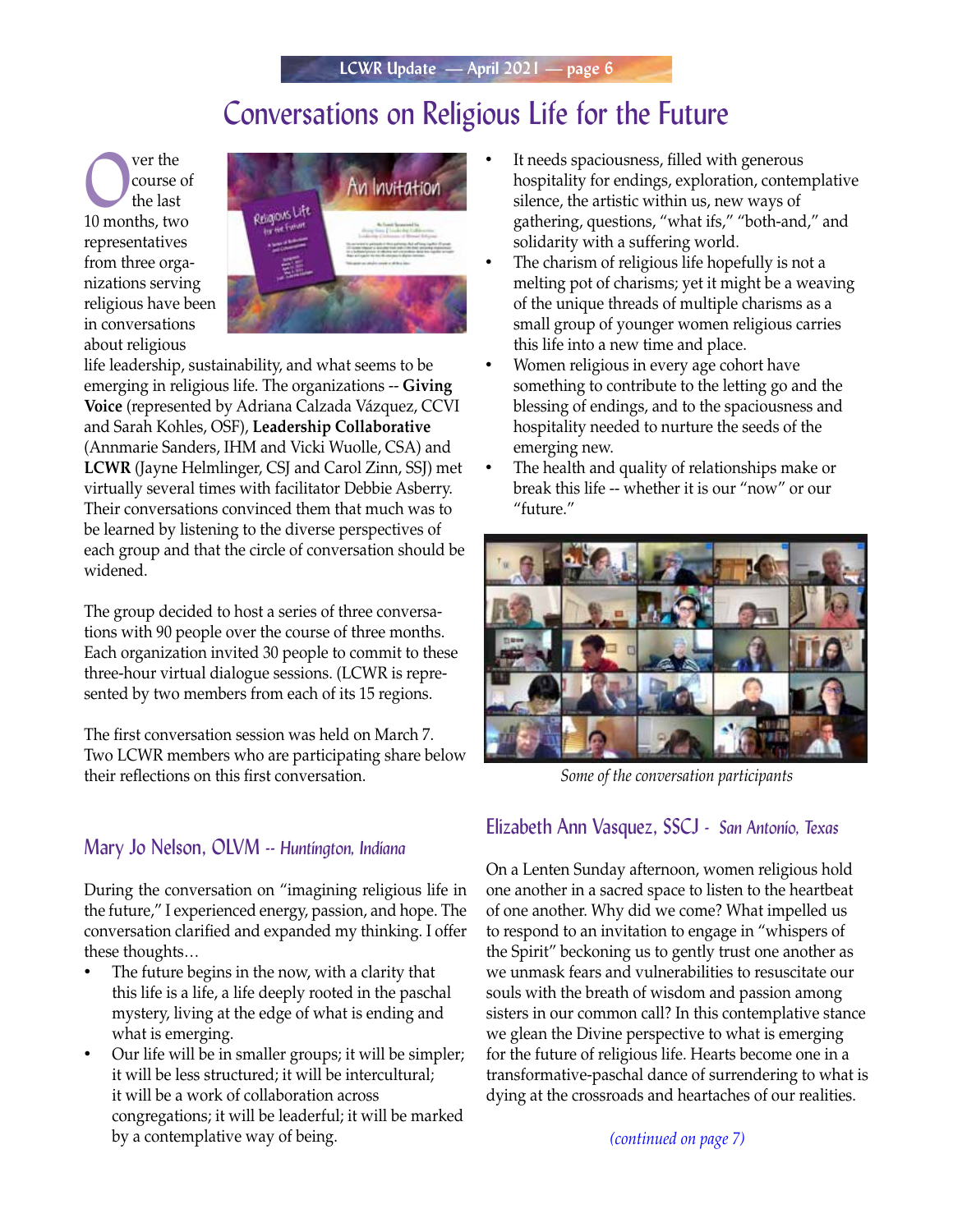### Conversations on Religious Life for the Future

#### *(continued from page 6)*

We listen for the creative potential of collaborative melodies in discerning our emerging future. We risk asking the questions of this unfolding story of our lives. Together we carry our grief and embrace our poverty. In solidarity, our eyes focus toward the birthing of a new dawn for religious life -- on the edge, on the margins of humanity. Rooted in the mission of Jesus, we claim our prophetic role.



*A few of the 90 conversation participants*

## 2021 Named International Year for the Elimination of Child Labor

hild labor deprives children of their childhood, their potential, and their dignity.



It harms children mentally, physically, socially, and morally. It interferes with their schooling, preventing them from attending or concentrating. Sometimes children end up enslaved, separated from their families, and exposed to serious hazards and illnesses.

In the last decade child labor has decreased by 38% but, estimates are that 152 million children are still being exploited for their labor. Almost half of child labor occurs in Africa (72 million children), followed by Asia and the Pacific (62 million). Seventy percent of children in child labor work in agriculture, mainly in subsistence and commercial farming and herding livestock.

The global spread of the COVID-19 pandemic is threatening to reverse years of progress. For many children and their families, the pandemic has disrupted education and caused loss of household income. If the world is to achieve the [Sustainable Development](https://www.un.org/sustainabledevelopment/sustainable-development-goals/)  [Goals](https://www.un.org/sustainabledevelopment/sustainable-development-goals/) and improve the lives and prospects of everyone, everywhere, citizens and governments must revitalize partnerships, increase awareness, and inspire legislative and practical actions to eliminate child labor. The [2021](https://endchildlabour2021.org/)  [International Year for the Elimination of Child Labor](https://endchildlabour2021.org/) is a step in the right direction.

## Registration for the 2021 Virtual Ecumenical Advocacy Days Conference is Open

**R** egistration for<br>
Ecumenical Advoc<br>
Days (EAD) has<br>
begun. Faith advocates egistration for Ecumenical Advocacy Days (EAD) has will gather online April



18-21 to *Imagine! God's Earth and People Restored* and together reimagine a world that lives out the values of justice, equity, and the beloved community. A discount is available for registrations received before April 1. (advocacydays.org/2021)

Participants at #EAD2021 will examine how colonialism and slavery fostered systems that live on today as environmental racism and myriad other injustices. EAD is an opportunity to support the global movement for climate justice centered on and led by the people and communities most vulnerable to climate impacts.

Organizers recently announced that the Most Reverend Bishop Michael Curry will preach at its ecumenical worship service on Sunday, April 18. Bishop Curry is the first African American to serve as presiding bishop in the Episcopal Church and a frequent speaker at churches, cathedrals, and conferences around the country and internationally. Throughout his ministry, he has been a strong advocate for social justice, reconciliation, and equality. The worship service will be shown twice on April 18 (10:00 AM and 1:00 PM (EDT) for those who have registered for EAD and it will be available the week before on the EAD YouTube channel for congregations to use and share.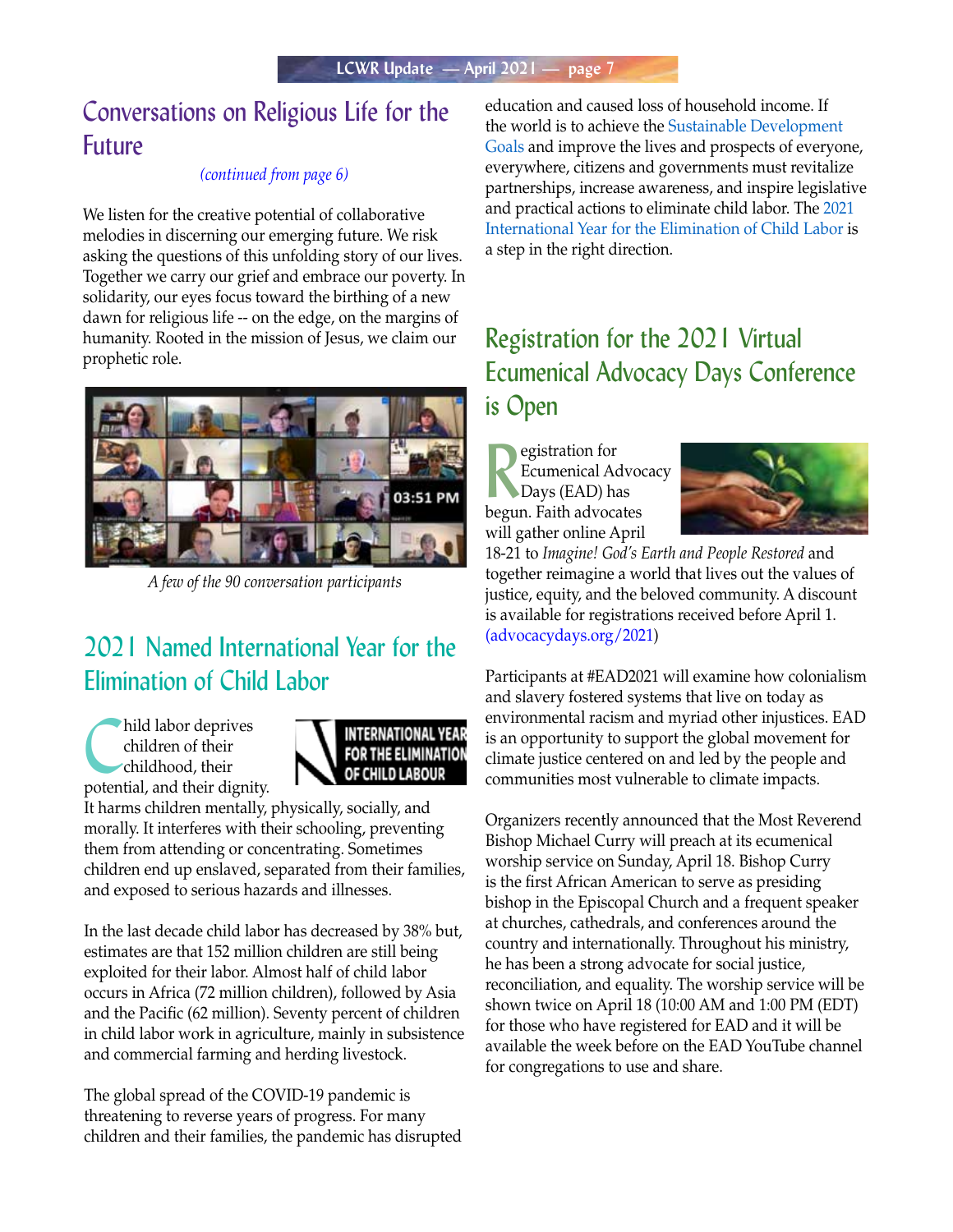

LCWR exercised its voice in the public square through the following actions:

- Letter to President Biden urging him to take every possible step to create a just and equitable policy toward the development, manufacture, and distribution of COVID-19 vaccines. LCWR (2/12/21)
- Letter to Department of Homeland Security (DHS) Secretary Alejandro Mayorkas to immediately end the harmful agreements made between the US Immigration and Customs Enforcement (ICE) and ICE Council 118 American Federation of Government Employees (ICE union) signed on January 19, 2021. LCWR (2/12/21)
- Letter to the Department of Homeland Security (DHS) Secretary Alejandro Mayorkas asking him to reject the use of expedited removal and immigration detention as it ends policies that effectively eliminated humanitarian protections at the border in violation of US law and treaty obligations. LCWR (2/13/21)
- Letter to President Biden commending his directive to review the impact of sanctions on the global pandemic response and humanitarian situations. LCWR (2/18/21)
- Amicus brief filed by faith-based organizations with the US Supreme Court in the case of Rranxburgaj v. DHS in support of Mr. Rranxburgaj's petition for review of a lower court's denial of his request for review of his stay of removal. LCWR (2/22/21)
- Letter to President Biden from fellow Catholics urging him to offer sanctions relief as a first step to bring Iran back to the negotiating table in order to rejoin the Joint Comprehensive Plan of Action (JCPOA). (2/24/21)
- Letter to Alejandro Mayorkas, Secretary, US Department of Homeland Security (DHS) expressing deep concern about the targeted detention and deportation of Black migrants, and the expulsions of Hai-

tians at the border under policies carried over from the previous administration. LCWR (2/21/21)

- Endorsement of the Honduras Human Rights and Anti-Corruption Act of 2021 which calls for the suspension of US support for the Government of Honduras until endemic corruption, impunity, and human rights violations cease, and their perpetrators are brought to justice. LCWR (2/24/21)
- Endorsement of the Water Affordability, Transparency, Equity and Reliability (WATER) which addresses the root cause of water shutoffs by helping communities across the country make necessary water and sewer improvements without perpetual rate increases. LCWR (2/24/21)
- Letter to Speaker Pelosi and majority Leader Schumer asking them to make critically needed improvements and prioritize the reintroduction and passage of the American Dream and Promise Act, legislation that would put immigrant youth and holders of Temporary Protected Status (TPS) and Deferred Enforced Departure (DED) on a pathway to citizenship. LCWR (2/24/21)
- Letter to members of the House of Representative urging immediate passage of the For the People Act (HR1). LCWR (2/26/21)
- Letter to President Biden expressing concern over the continued presence of troops and militarization of the border region and asking the administration to remove all military personnel and equipment from the border. LCWR (2/28/21)
- Letter to Majority Leader Schumer and Speaker Pelosi urging them to protect the inclusion of the 2.2 million US citizen and lawfully present children in the COVID-19 recovery provisions budget reconciliation bill. LCWR (3/2/21)
- LCWR co-sponsored the We Are Home's March to Victory Town Hall event. LCWR (3/2/21)
- Quote for Faithful Democracy press release on passage of the For the Peoples Act (HR 1). Carol Zinn, SSJ (3/4/21)
- Letter to members of the Senate urging them to address the social inequities uncovered by COVID-19 by supporting provisions in the COVID-19 relief package recently passed by the House of Representatives that pave the way for states to expand Medicaid access. LCWR (3/2/21)
- Letter to President Biden from faith-based organizations commending his commitment to restoring the refugee resettlement program and urging him to

*(continued on page 9)*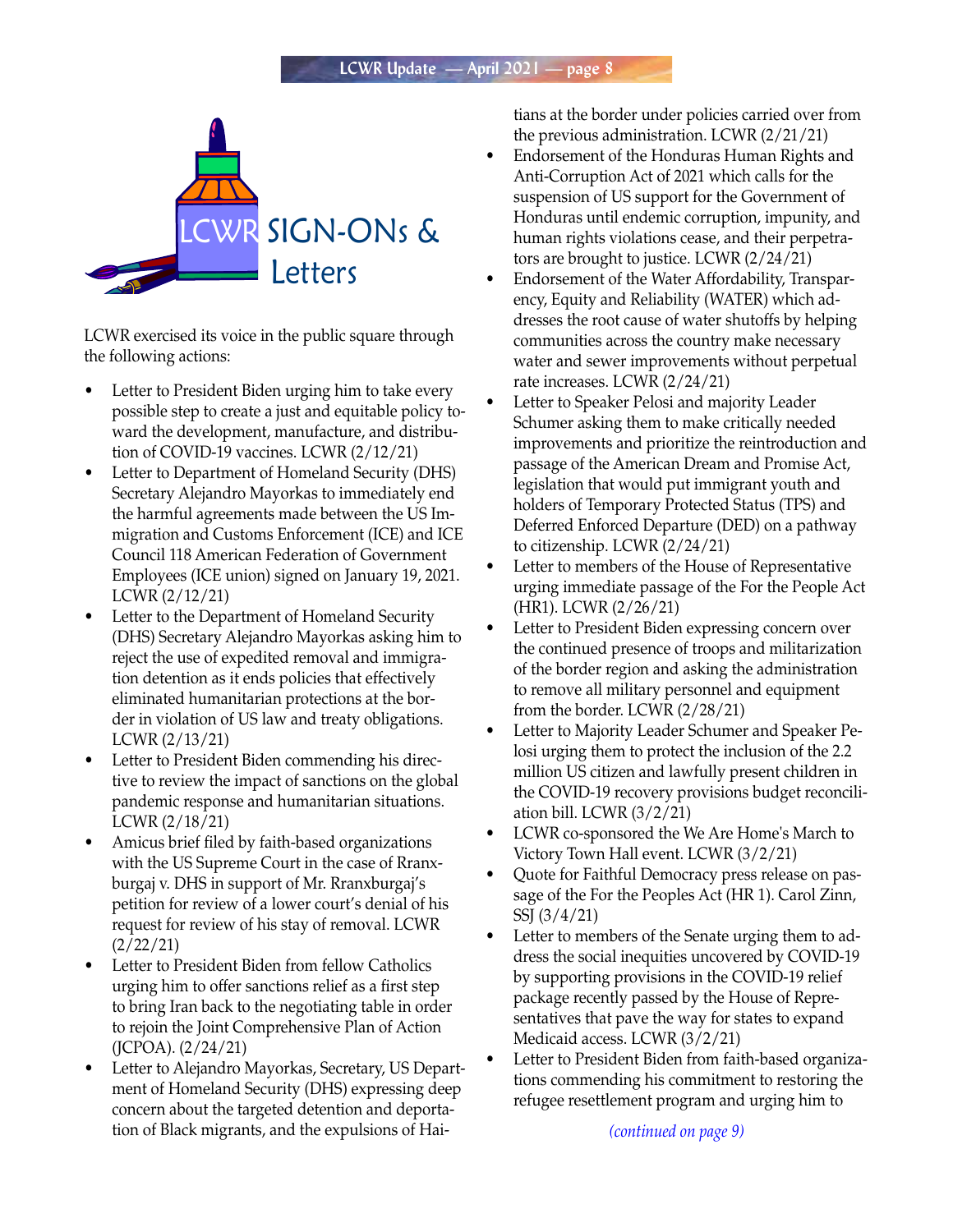### LCWR Sign-Ons and Letters

#### *(continued from page 8)*

immediately sign a revised FY21 Presidential Determination and restore regional allocations based on vulnerability and need. LCWR (3/18/21)

- Letter to President Biden and appropriate agency heads urging the administration to act swiftly to end new financing for all parts of the fossil fuel supply chain, stop new US fossil fuel support within 90 days across all government institutions, and work with other nations to end fossil fuel financing.
- Endorsement of Rep. Chuy Garcia's amendment to remove the secondary review process from the HR 6 the Dream and Promise Act. LCWR (3/10/21)
- Letter to Congress requesting funding for much needed programs to prevent and reduce violent conflict and build peace in the United States. LCWR (3/10/21)
- Letter to House Democratic Leadership urging them to move the NO BAN Act to a floor vote next week to avoid having to go through a mark-up process again. LCWR (3/10/21)

## Region 10 Offers a Series Exploring the 2019-22 Assembly Resolution

**CWR** members a<br>
communicators<br>
of Region 10 has<br>
planned a year-long CWR members and communicators of Region 10 have



series of discussions focused on the intersection of racism, migration, and the climate crisis to highlight the [2019-22 LCWR assembly resolution.](https://lcwr.org/sites/default/files/calendar/attachments/2019_lcwr_assembly_resolution.pdf)

The launch of the series, *[Exploring Intersections: Catholic](https://exploringintersections.org/)  [Sisters on Racism, Migration and Climate](https://exploringintersections.org/),* on March 10 coincided with Catholic Sisters Week. Charish Badzinski, writer, communication consultant, and public relations professional moderated a conversation among Beth Allen, director of affiliation for the Franciscan Sisters of Perpetual Adoration; Ga'Nea Jones, a graduate of Marian Middle School in St. Louis and student at Missouri State University; and Joan Mitchell, CSJ, teacher, editor, and writer, which explored gender equity and its connections to race, migration, and climate change.

Over the course of the year, various panelists will engage in thoughtful exchanges about many of the most pressing social issues of the day. Episodes will air on the second Wednesday of the month at 4:00 PM (EDT) and include conversations about care of creation, migration, racial justice, ending human trafficking, eliminating gun violence, economic justice, food security, restorative justice, affordable housing, education for justice, equitable access to health care, and navigating the road ahead. Additional materials and registration information are available [here](https://exploringintersections.org/how-to-join/).

## LCWR Supports Immigration, Democracy and Racial Equity Legislation in 117th Congress

**EVR** is urging passage of<br>several consequential pieces<br>of legislation that have been<br>introduced in the 117th Congress. CWR is urging passage of several consequential pieces of legislation that have been Those that pass the Democratic controlled House of Representatives are expected to face stiff headwinds in the closely divided Senate.



The US Citizenship Act, (HR 1177/S 348) is a comprehensive immigration reform bill that would offer a pathway to citizenship for approximately 11 million undocumented immigrants with an expedited path for Deferred Action for Childhood Arrivals (DACA) and Temporary Protected Status (TPS) recipients. The legislation also contains provisions to bolster familybased immigration, support asylum seekers and other vulnerable populations, and address the root causes of migration.

There are also a number of smaller immigration bills which offer needed improvements and a path to citizenship for various populations. The Farm Workforce Modernization Act (HR 1603) would provide permanent residency for undocumented farmworkers, and the American Dream and Promise Act (HR 6) would create a pathway to citizenship for DACA and TPS recipients. The Senate is currently considering the bipartisan Dream Act (S 264) which would provide DACA recipients and other Dreamers the opportunity to earn

*(continued on page 10)*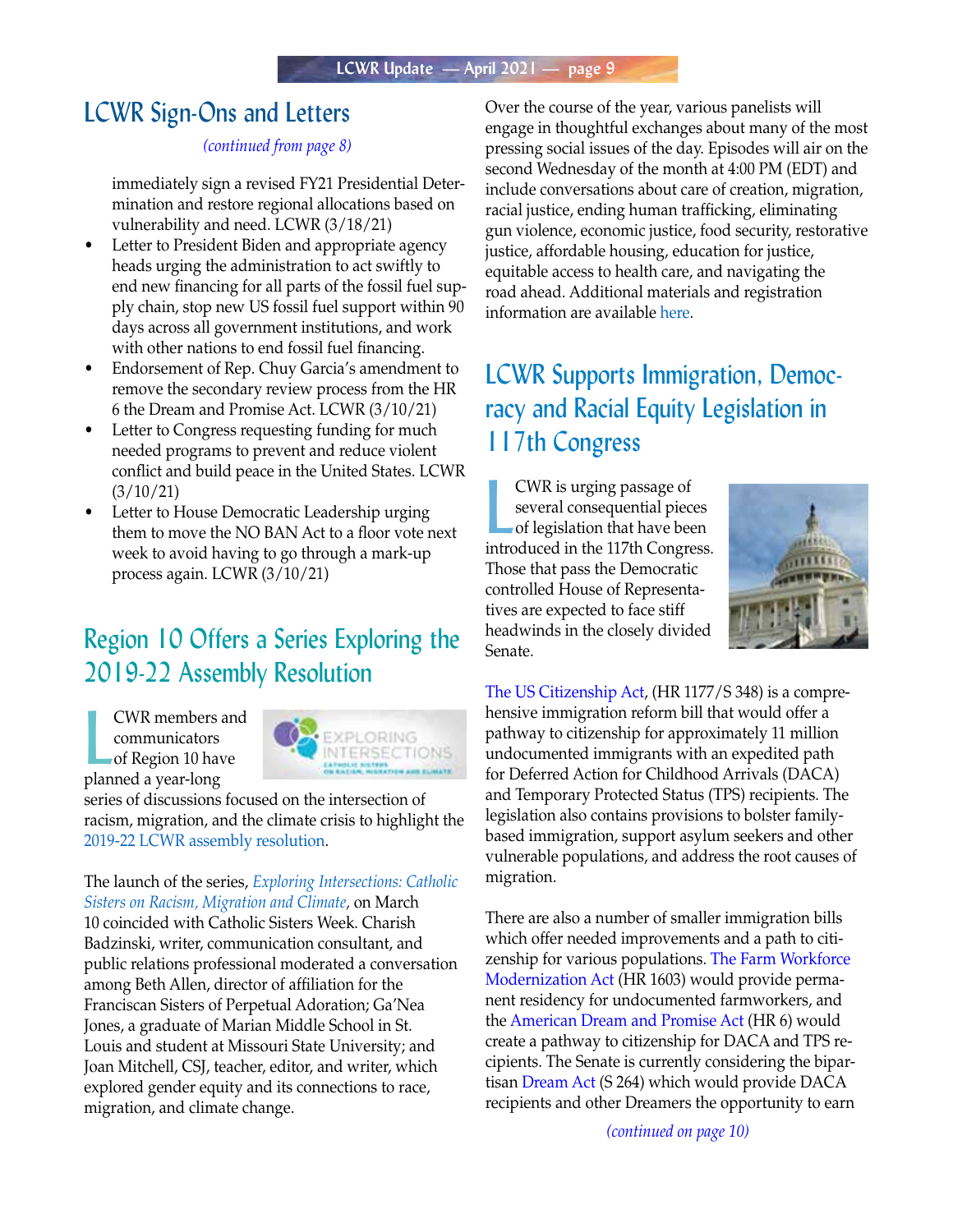### LCWR Supports Immigration, Democracy and Racial Equity Legislation

#### *(continued from page 9)*

eventual citizenship and the SECURE Act (S 306) which would allow qualified TPS recipients to apply for legal permanent residency.

In addition, LCWR is supporting two bills which address conditions in Honduras that force people to migrate. The Honduras Human Rights and Anti-Corruption Act of 2021 (S 388) calls for the suspension of US support for the government of Honduras until endemic corruption, impunity, and human rights violations cease, and their perpetrators are brought to justice. The Berta Cáceres Human Rights in Honduras Act, which was recently introduced in the House, would suspend US funding for police and military operations, and prohibit international loans providing security assistance from being dispersed unless the Honduran government investigates and prosecutes blatant human rights violations by their police and military forces.

The 2020 election cycle pointed to the need for reform to protect many of the nation's democratic institutions. The For the People Act (HR 1/S 1) legislation is packed with reforms that would expand and protect voting rights; reduce the influence of money in politics; end gerrymandering; and hold elected officials to the highest ethical standards. The bill which passed the House on March 3 must now be taken up by the Senate.

The John Lewis Voting Rights Advancement Act is another piece of reform legislation currently under consideration in Congress. It would restore the full protections of the original, bipartisan Voting Rights Act of 1965, which was last reauthorized by Congress in 2006, and was gutted by the Supreme Court's Shelby County decision in 2013.

Finally, members of Congress have introduced a number of pieces of legislation designed to address the root causes of racial inequity including: the United States Commission on Truth, Racial Healing, and Transformation Resolution (S Con.Res. 6/H Con.Res. 19) which calls for the creation of a congressional commission to acknowledge and examine systemic racism that has impacted Black Americans throughout US history and the racial inequities that persist today. A second bill to

establish a Commission to Study and Develop Reparation Proposals for African-Americans Act (HR 40/S 40) would examine slavery and discrimination in the colonies and the United States from 1619 to the present and recommend appropriate remedies.

### News from the UN

#### **April 22—International Mother Earth Day**

In 1972 the United Nations organized the first UN Conference on the Human Environment in Stockholm. It marked the beginning of a global awareness of the interdependence that exists among



human beings, other living species, and the planet. In 2009, the UN General Assembly recognizing that Earth, and its ecosystems, is home to the global community and acknowledging that in order to achieve a just balance among the economic, social and environmental needs of present and future generations, it is necessary to promote harmony with Earth, designated April 22 International [Mother Earth Day.](https://www.un.org/en/observances/earth-day)

The Catholic Climate Covenant has prepared resources to help people of faith explore this year's theme, *Restore Our Common Home*, by addressing the call to act not only to protect but restore God's gift of creation. The one-hour educational and prayer program offers a good way for families, parishes, schools, and religious communities to prepare for the Vatican's launch of the *Laudato Si'* Action Platform in May 2021. The program contains prayers, readings, discussion questions, a short video, and suggested activities. Registration is available [here.](https://catholicclimatecovenant.org/program/earth-day)

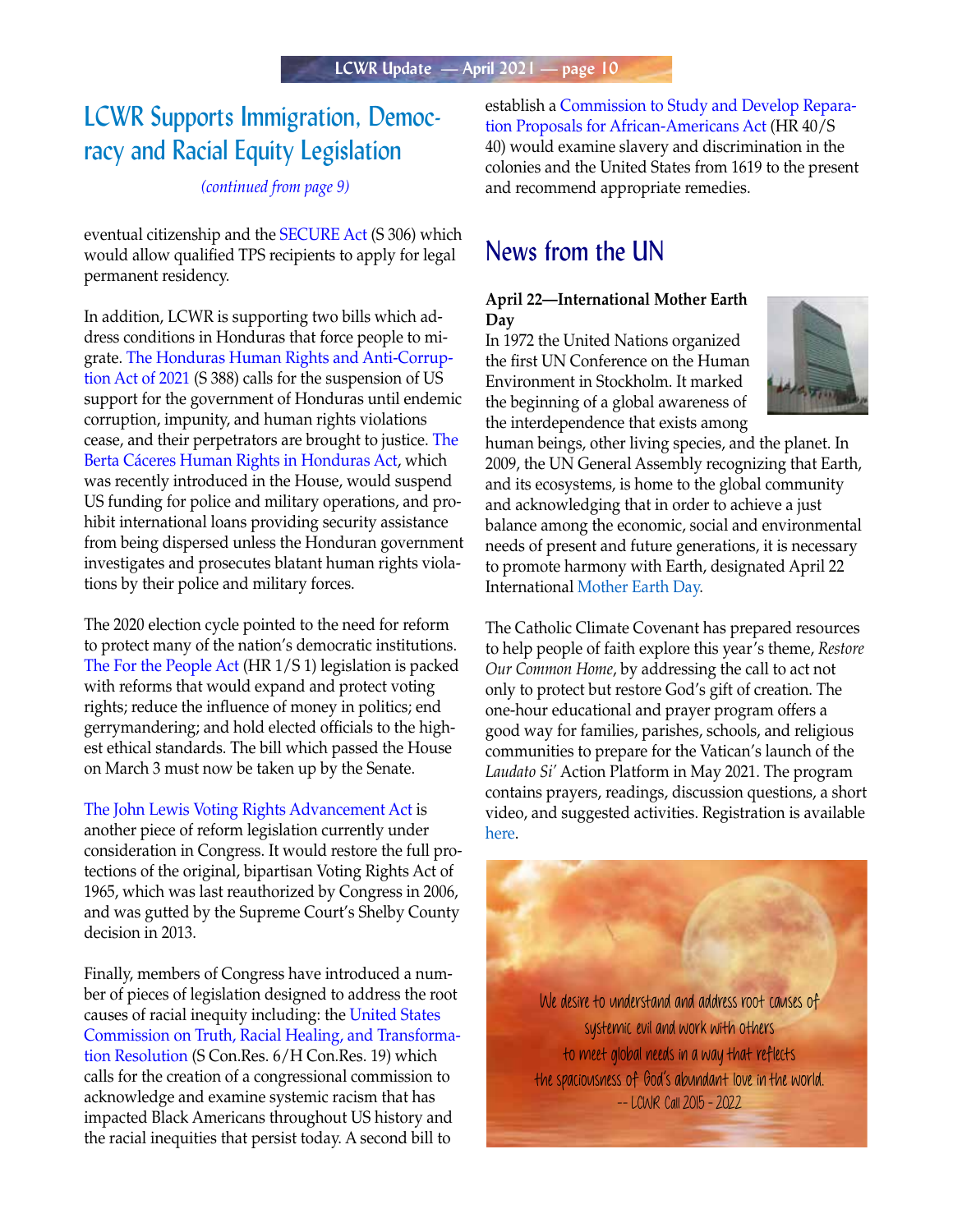### Resource Center for Religious Institutes 2021 Conference

RCRI is planning for an in-person annual conference in Orlando, Florida, **October 26-29, 2021** at the Rosen Hotel -- not knowing yet what COVID restrictions may be in place. The theme for the program is **A New Way of Life…New Paths of Hope taken** from Pope Francis'



encyclical letter *Fratelli tutti*. Pope Francis invites us to a renewed hope that "speaks to us of something deeply rooted in every human heart, independently of our circumstances and historical conditioning."

The conference will highlight Helen Prejean, CSJ, director of Ministry Against the Death Penalty, as the keynote speaker. Presently two pre-conference workshops are scheduled along with 40 others, including three on eldercare sponsored by the National Religious Retirement Office (NRRO).



Further details and registration information will be available in May; meanwhile, leaders are encouraged to save the date.

### Upcoming Webinar: Child Safety and Protection

RCRI is sponsoring a one-hour webinar on April 23 at 2:00 PM (EDT) on "Child Safety and Protection Policies for Religious Institutes and Sponsored Ministries: Why You Need One and Best Practices for Creating or Revising Written Policies" with Michael A. Airdo of Kopon Airdo, LLC and Christopher J. Fusco of RCRI. The webinar will provide an overview of child protection policies and will delve into detail regarding: (1) why every religious institute needs to have written child protection policies; (2) how to begin the process of creating a policy; (3) considerations on what each policy should contain; (4) best practices for drafting a written policy; and (5) how to revise existing written policies to bring them into compliance with best practices and current standards. Registration will be available soon on the RCRI [website](https://www.trcri.org/default.aspx).



### Educational Debt Grant Application Deadline Approaching

#### The [National Fund for Catholic Religious](https://www.vocationfund.org/)

[Vocations](https://www.vocationfund.org/) (NFCRV) deadline to submit applications is April 12. Religious institutes may apply online for education grants for new entrants to religious life. Grants are available only to NRVC members and must be used for paying educational debt of a candidate to religious life. The NFCRV has provided 47 grants since it began in 2015. Additional information is available [here;](https://www.vocationfund.org/grant-application) or contact [Phil Loftus](mailto:ploftus@nfcrv.org) at 312-318-0180.

### Summer Institute Information

NRVC will be hosting its annual [Summer](https://nrvc.net/292/publication/11357/article/20765-2021-summer-institute-via-zoom)  [Institute](https://nrvc.net/292/publication/11357/article/20765-2021-summer-institute-via-zoom) workshops online July 12-28. Currently registration is available for the following workshops.

July 12-16 [Orientation Program for New Vocation Directors](https://nrvc.net/publication/11357/article/22061-orientation-program-for-new-vocation-directors) July 19-21 [Behavioral Assessment 1](https://nrvc.net/292/publication/11357/article/20780-behavioral-assessment-1-workshop) July 23-24 [Ethical Issues in Vocation and Formation Ministry](https://nrvc.net/292/publication/11357/article/20779-ethical-issues-in-vocation-and-formation-ministry-workshop) July 26-28 [Is It Cultural, Generational, or Family of Origin? Issues in](https://nrvc.net/292/publication/11357/article/20782-is-it-generational-cultural-or-family-of-origin-issues)  [Candidate Assessment](https://nrvc.net/292/publication/11357/article/20782-is-it-generational-cultural-or-family-of-origin-issues)

> Our members' life and ministry are grounded in a contemplative stance that helps them face the significant shifts in demographics that hold substantial implications for them. -- LCWR Call 2015-2022